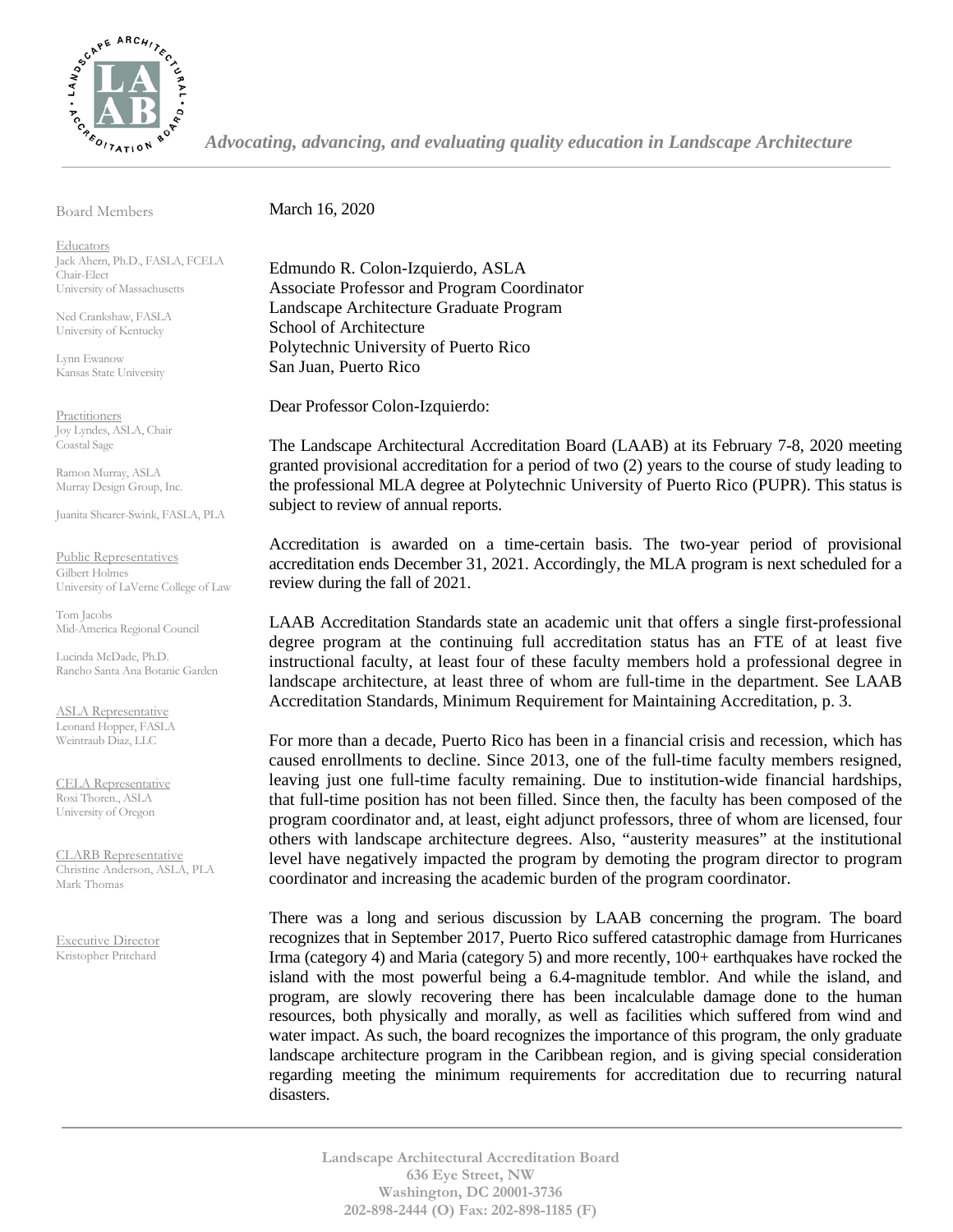*Polytechnic University of Puerto Rico MLA Accreditation Action Letter March 16, 2020 Page 2 of 2* 

> Therefore, LAAB voted to grant PUPR provisional accreditation for a period of two (2) years which will require an accreditation visit to take place during fall 2021, allowing PUPR time to meet all minimum requirements for maintaining accreditation.

> In making its decision, LAAB considered the program's self-evaluation report, the visiting team report, and the program's response to the report.

> Enclosed is a list of recommendations affecting accreditation. This list was developed by LAAB from the materials reviewed during the meeting. As a reminder, provisional accreditation status is not deemed to be an adverse action and is not subject to be appealed, as outlined in the LAAB Accreditation Procedures.

> On behalf of the visiting team, I would like to thank you for the hospitality extended to them by the faculty, staff, and students.

Sincerely,

moters

Joy Lyndes, ASLA LAAB Chair

Enclosure

cc: Ernesto Vazquez Barquet, President